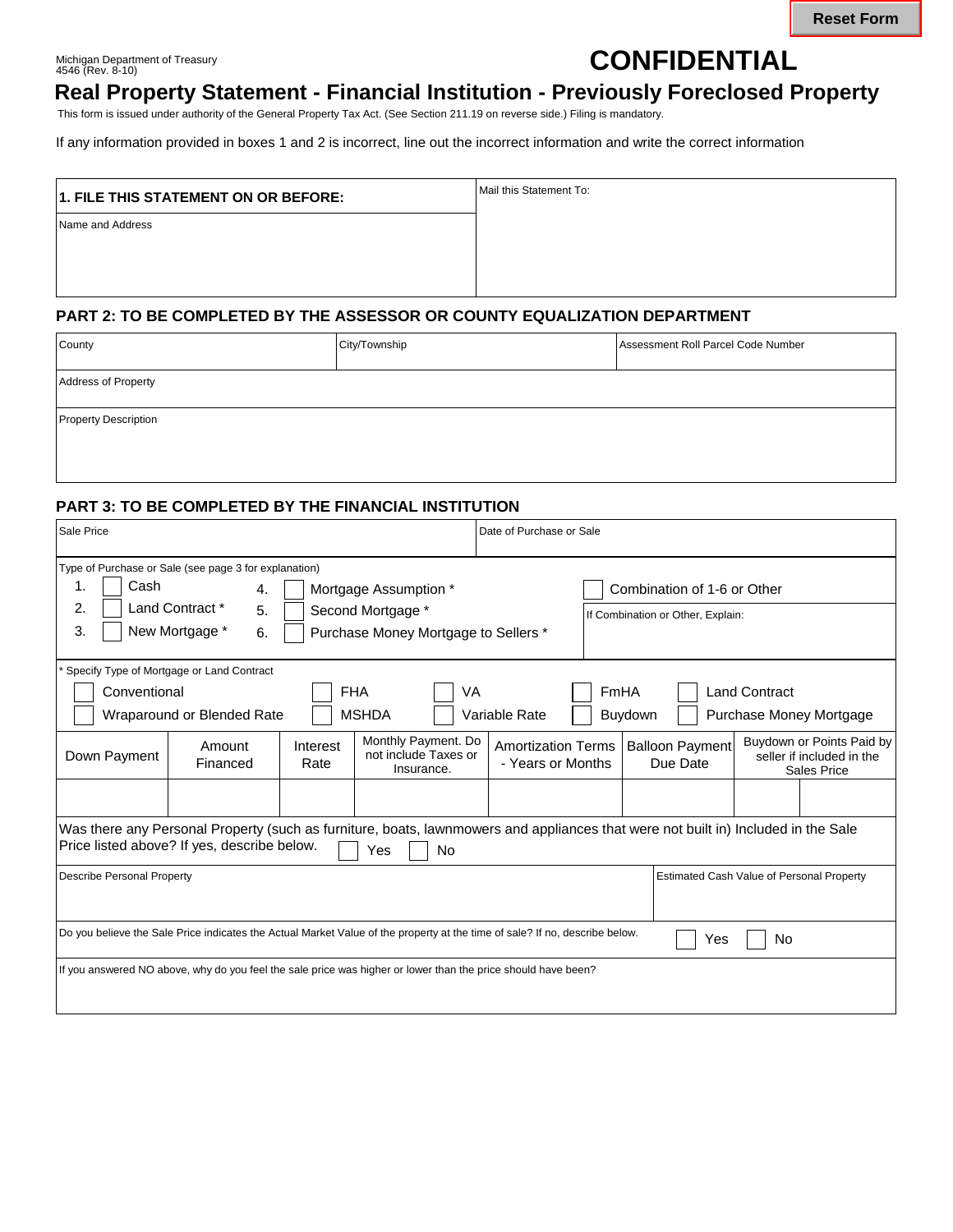#### Fom 4546, Page 2

## **PART 4: TO BE COMPLETED BY THE SELLING FINANCIAL INSTITUTION**

| Yes       | No Did your firm engage the services of a licensed real estate brokerage company in order to secure the purchaser?                                                                                                  |
|-----------|---------------------------------------------------------------------------------------------------------------------------------------------------------------------------------------------------------------------|
| Yes       | No Was a market value appraisal obtained before placing the property on the market?                                                                                                                                 |
| No<br>Yes | During the process of seeking a purchaser, did your firm at all times retain the right to refuse any and all offers? If                                                                                             |
|           |                                                                                                                                                                                                                     |
| No<br>Yes | Was the property fully exposed to the local real estate market prior to the completion of the sale? If not, explain:                                                                                                |
| Yes<br>No | Were the property taxes and other closing costs prorated or allocated between your firm and the purchaser in                                                                                                        |
| Yes<br>No | Did your firm provide evidence of marketable title and a warranty deed to the purchaser? If not, explain:                                                                                                           |
| No<br>Yes | Did your firm have a prior business relationship with the purchaser or was the purchaser an employee or related                                                                                                     |
| Yes<br>No | During the period that your firm was marketing the property, did your firm maintain the property in the same<br>condition as it was when your firm took possession? If not, explain:                                |
| Yes<br>No | Did the physical condition of the property materially change between the time that you obtained the mortgage lien<br>on the property and the time you sold the property after foreclosure? If yes, provide details: |
| Yes<br>No | Did your firm provide a seller's disclosure statement and/or lead paint disclosure statement? If so, attach a copy of<br>the statements which you provided.                                                         |
| Yes<br>No | Did your firm make seller's concessions to the purchaser which were atypical for the local real estate market at the                                                                                                |
| Yes<br>N0 | Was your firm's willingness to sell the property under the agreed to terms materially affected by considerations of                                                                                                 |
|           | governmental regulation or financial accounting treatment or by a desire to dispose of the foreclosed property within                                                                                               |
|           |                                                                                                                                                                                                                     |
| Yes<br>No | Did your firm sell the property to the purchaser for the price at which it was first listed? If not, what was original                                                                                              |
|           |                                                                                                                                                                                                                     |
|           | How many days did your firm actively expose the property to the local real estate market before your firm entered                                                                                                   |
|           |                                                                                                                                                                                                                     |

## **PART 5: CERTIFICATION**

I hereby declare that the above is a complete and true statement.

Signature of Seller Representative **Date**